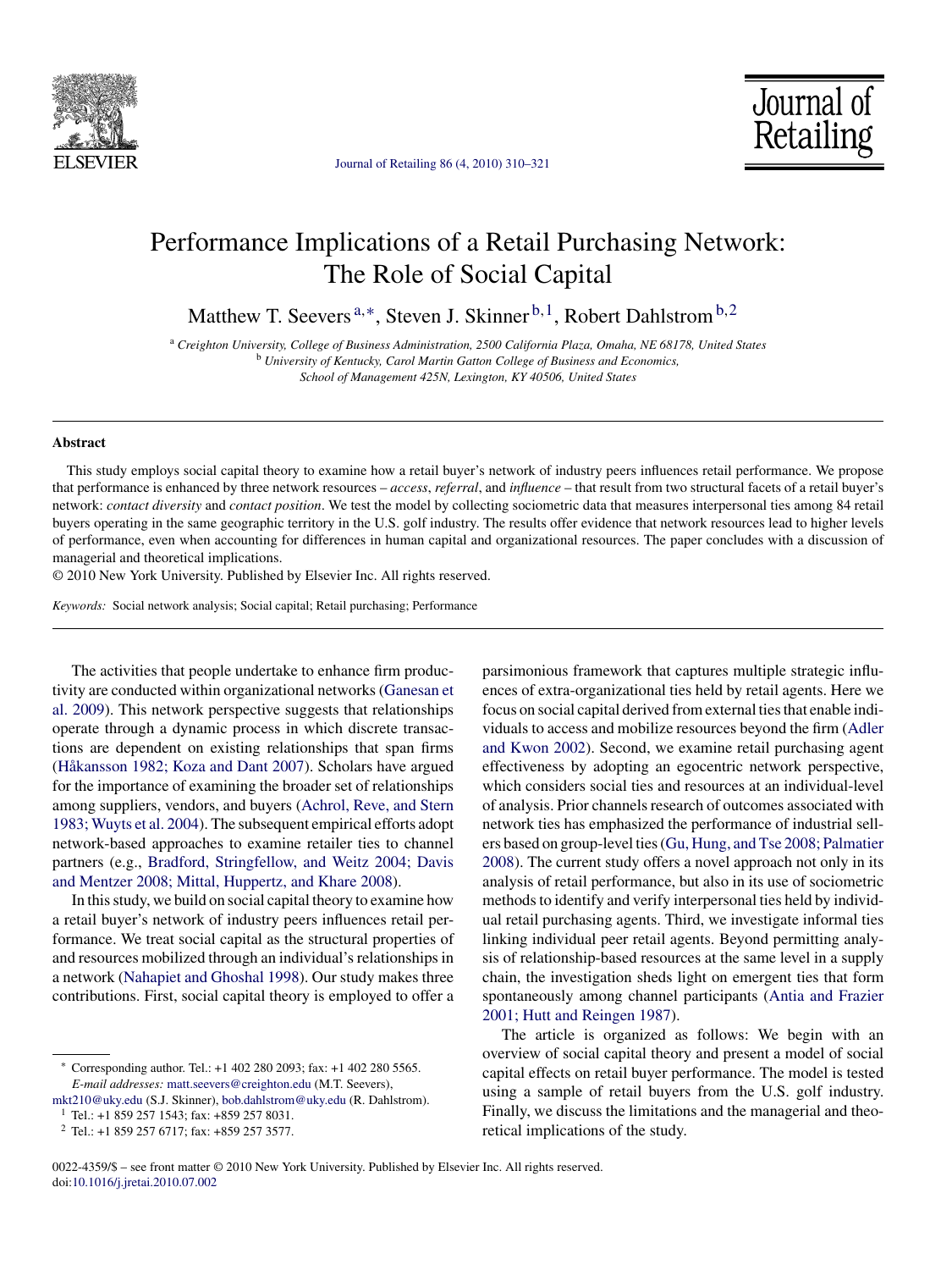#### **Theoretical framework and hypotheses**

The analysis of social capital stems from sociological efforts to examine influences of relationships on social action. Unlike other forms of capital, social capital is not the property of a single actor; instead, it is embedded within relationships, and may be gained or lost as ties are developed or broken ([Coleman 1988\).](#page--1-0) Social capital has been examined as the resources available from one's ties, as well as the ties and structure of a network that yield access to resources [\(Foley](#page--1-0) [and Edwards 1999\).](#page--1-0) Network scholars also distinguish between internal and external social ties [\(Borgatti, Jones, and Everett](#page--1-0) [1998\).](#page--1-0) Internal ties research focuses on relationships among a complete network of actors (e.g., work team), whereas analyses of external ties examine efforts to reach beyond a local clique.

The varied use of the social capital concept prompts the need for explicit discussion of its form and dimensionality. Consistent with [Nahapiet and Ghoshal \(1998\),](#page--1-0) we examine social capital as the structural properties of and resources mobilized through an individual's relationships in a network. This perspective facilitates independent analyses of an actor's position in the network as well as the resources associated with the position. In addition, we focus on the external ties established by retailers in their interactions with suppliers and other retailers. External ties enable firms to acquire resources outside the organization ([Gu, Hung, and Tse 2008\),](#page--1-0) and examination of these external relationships provides insight into the success of individuals relative to their rivals [\(Adler and Kwon](#page--1-0) [2002\).](#page--1-0)

Three perspectives recognize that social capital influences an individual's ability to achieve desirable performance and other outcomes ([Seibert, Kraimer, and Liden 2001\).](#page--1-0) [Granovetter's](#page--1-0) [\(1973\)](#page--1-0) "strength of ties" and [Burt's \(1992\)](#page--1-0) "structural holes" theories focus on the structure of the network. These perspectives maintain that social capital accrues to individuals who reach a variety of contacts within their interpersonal networks. Strong ties evince higher levels of closeness, emotion, and reciprocity than weak ties ([Rindfleisch and Moorman 2001\),](#page--1-0) but strong ties are more likely to possess redundant information and constrain resource diversity. By contrast, weak ties characterize relationships between cliques and offer access to more novel information [\(Granovetter 1973\).](#page--1-0) Similarly, structural holes exist where an individual lacks ties to others and becomes dependent on one or few contacts to gain access to information [\(Burt 1992\).](#page--1-0) Structural holes arise, for instance, when a retail buyer relies on a limited number of salespeople for learning about market opportunities. Individuals with greater diversity within their networks, however, are more likely to span structural holes in the networks and improve their access to information.

A third perspective on social capital shifts the focus from the structure of an individual's relationships to the resources held by and available to one's contacts [\(Lin 2001\).](#page--1-0) [Lin, Ensel, and](#page--1-0) [Vaughn \(1981\)](#page--1-0) suggest that the structure of the network is secondary to the accessible resources embedded in the network. Social ties are important since they provide access to resources

that enable one to achieve objectives. [Lin, Vaughn, and Ensel](#page--1-0) [\(1981\)](#page--1-0) offer evidence that the resources possessed by an individual influence the ability to reach contacts of higher status, and the status of the contacts influences the outcomes obtained from a relationship.

These theoretical perspectives offer complementary insights into the value of relational ties. Tie strength ([Granovetter 1973\)](#page--1-0) and structural holes research [\(Burt 1992\)](#page--1-0) are concerned with how network configuration is associated with reaching diverse contacts, whereas social resource theory [\(Lin 2001\)](#page--1-0) considers the accessible resources in the network. We suggest that a social capital framework that considers the influences of structural properties and relational resources on organization outcomes enables a more complete picture of how these perspectives are linked ([Seibert, Kraimer, and Liden 2001\).](#page--1-0) We implicate contact diversity and contact position as structural facets of social capital, and contact diversity as a determinant of contact position. The network contacts are in turn expected to influence one's acquisition of three social capital resources (access, referral, and influence). Finally, these network resources are posited to relate positively to a retail buyer's performance. [Fig. 1](#page--1-0) provides an illustration of our proposed model.

#### *Network configuration and network contacts*

*Contact diversity*. In carrying out day-to-day activities, retail buyers seek many sources of information to aid their decisionmaking ([Kline and Wagner 1994\).](#page--1-0) Interpersonal sources include internal colleagues as well as external contacts, such as salespeople and industry peers [\(Hirschman and Mazursky 1982\).](#page--1-0) Contact diversity describes the degree to which an individual's network includes external contacts that offer variety in terms of their information, knowledge, or experience ([Harrison and](#page--1-0) [Klein 2007\).](#page--1-0) Assuming that different firms are themselves heterogeneous bundles of resources, contact diversity grows as connections to individuals outside of one's own firm increase.

Diversity should influence one's ability to reach prominent contacts, which are ties to individuals that hold high-ranking positions based on prestige, authority, or economic standing ([Lin](#page--1-0) [2001\).](#page--1-0) As the level of diversity within one's network increases, access to knowledge and information also increases [\(Hutt and](#page--1-0) [Walker 2006\).](#page--1-0) Establishing ties to diverse others requires substantial effort [\(Lin 2001\);](#page--1-0) hence, goal-directed individuals are inclined to pursue ties with individuals that can provide opportunities via access to knowledge and resources [\(Lin, Ensel, and](#page--1-0) [Vaughn 1981\).](#page--1-0) Since prominent industry contacts provide this access, we propose the following:

**H1.** The level of contact diversity in a retail buyer's interpersonal network is positively related to reaching prominent industry contacts.

### *Network contacts and network resources*

*Contact position*. Retail buyers with more prominent contacts should reap greater social capital benefits than counterparts with less prominent contacts. A core premise of the social capital lit-